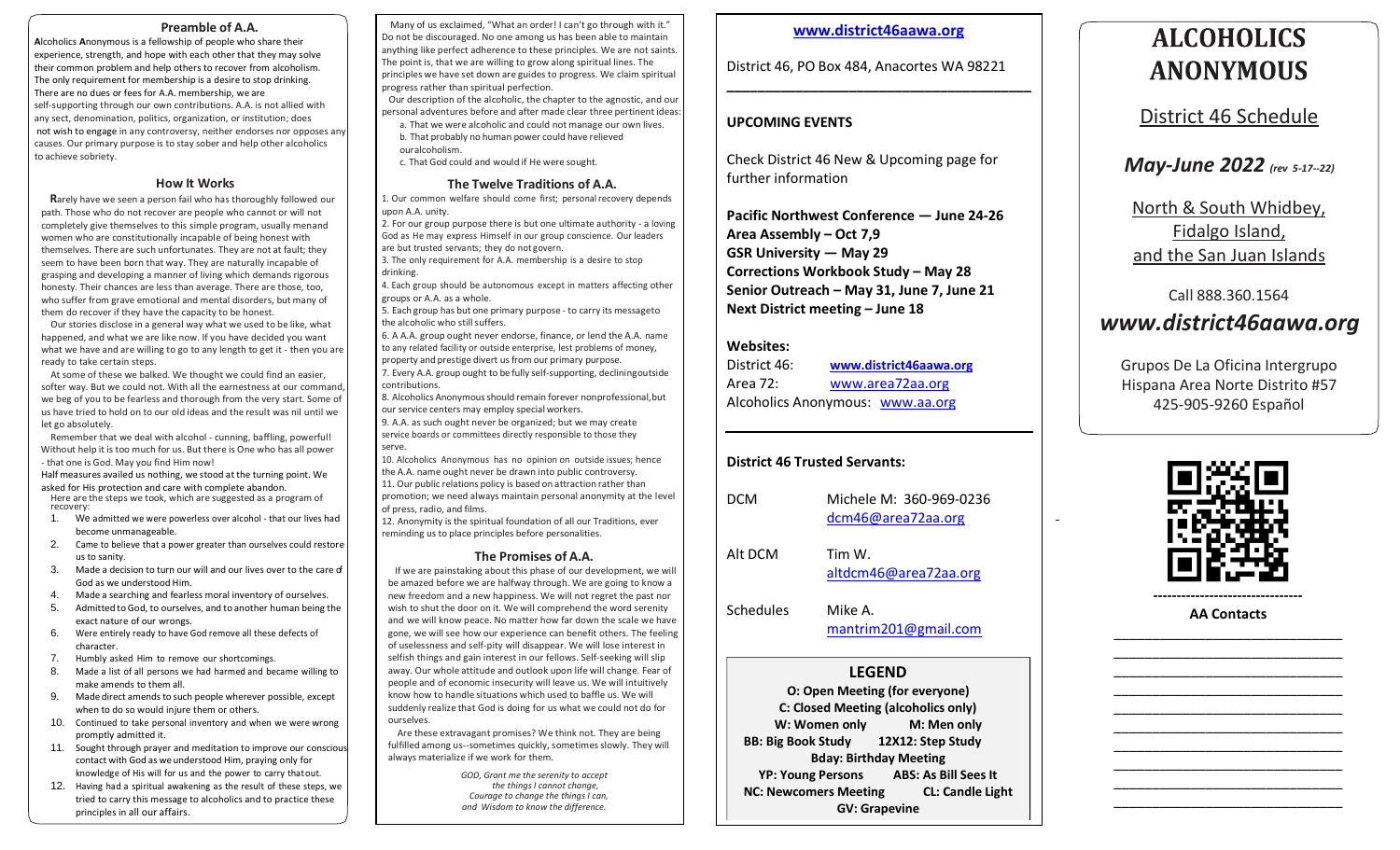### **MEETING SCHEDULE**

# AA District 46 Washington **May-June** 2022 **(rev** *5-17--22*)

### **All meetings are 1 hour long unless otherwise stated**

### **Meetings are noted as In-person or** *as Hybrid (in-person and Zoom) or Zoom (online) Only (See Legend at end)*

| <b>GROUP NAME &amp; ADDRESS</b>                                                                                                                                                                        | <b>PHONE</b>                    | <b>SUN</b>                                            | <b>MON</b>                           | <b>TUES</b>                                                              | <b>WED</b>                                 | <b>THURS</b>               | <b>FRI</b>                                                          | <b>SAT</b>                                                                                                                                         |
|--------------------------------------------------------------------------------------------------------------------------------------------------------------------------------------------------------|---------------------------------|-------------------------------------------------------|--------------------------------------|--------------------------------------------------------------------------|--------------------------------------------|----------------------------|---------------------------------------------------------------------|----------------------------------------------------------------------------------------------------------------------------------------------------|
| <b>North Whidbey</b>                                                                                                                                                                                   |                                 |                                                       |                                      |                                                                          |                                            |                            |                                                                     |                                                                                                                                                    |
| <b>Blue Box Group</b><br>と<br>Southern Baptist Church<br>50 SW 6th Ave, Oak Harbor                                                                                                                     | 360<br>672-1763                 |                                                       |                                      | 7:30 pmBB, C<br>In person                                                |                                            | 6 pm C, W<br>In person     | 7:30 pm, C,<br>ABS<br>$1st$ Fri, C<br>Speaker<br>3rd Fri, O<br>Bday |                                                                                                                                                    |
|                                                                                                                                                                                                        |                                 |                                                       |                                      |                                                                          |                                            |                            | In person                                                           |                                                                                                                                                    |
| COUPEVILLE/TAPEVINE GROUP<br>දැ<br>105 Broadway, Foursquare Church<br>Coupeville<br>Friday Meeting only:<br>Zoom ID: 822 2218 1270; PW: 634974<br>All others:<br>Zoom ID: 86904096255; PW: 142987      | 360<br>929-4146                 | 7:00 pm C<br>Bday (last), O<br>Hybrid                 |                                      |                                                                          | 7:00 pm O<br>Hybrid                        |                            |                                                                     |                                                                                                                                                    |
| <b>OAK HARBOR GROUP</b><br>Church on the Rock<br>1780 SE 4 <sup>th</sup> Ave, Oak Harbor<br>Zoom ID: 294 006 1845; PW: 790238                                                                          | 888<br>360-1564<br>360-672-8155 | 7:30 pm O,<br>Daily<br>Reflections<br>In person       | 12 pm, O<br>In person                | 12 pm 0,<br>12X12<br>Zoom only<br>7:30 pm O, GV<br>In person             |                                            | 12 pm O<br>BB<br>Zoom Only |                                                                     | 1:30 pm $Or$<br>Living Sober<br>In person                                                                                                          |
| "THE ROOM"<br>Christian Reformed Church 1411 Wieldraayer Rd Oak<br>Harbor                                                                                                                              | 360<br>320-7255                 |                                                       | 6:00pm O<br>In person                |                                                                          |                                            | 6:00 pm, M<br>In person    |                                                                     |                                                                                                                                                    |
|                                                                                                                                                                                                        |                                 |                                                       | <b>South Whidbey</b>                 |                                                                          |                                            |                            |                                                                     |                                                                                                                                                    |
| <b>CLINTON GROUP</b><br>දු<br>St. Peters Church 6309 S Wilson Clinton                                                                                                                                  | 888<br>360-1564                 |                                                       | 7:3 0 pm O, OD<br>In person          |                                                                          |                                            |                            |                                                                     | 2nd Sat O<br>6:00pm<br>In person                                                                                                                   |
| <b>COMFORT ZONE</b><br>LGBTQ/FragranceFree<br>දු<br>Langley United Methodist Church<br>301AnthesAveLangley                                                                                             | 360<br>320-5133                 |                                                       |                                      |                                                                          |                                            |                            |                                                                     | 9:30 am O<br>$1.5$ hrs<br>In person                                                                                                                |
| <b>PIONEER GROUP</b><br>Trinity Lutheran Church<br>18341 STATE RT 525 Freeland<br>Zoom ID: 231 822 8300 ; PW: CFL9093<br>https://us02web.zoom.us/j/2318228300?pwd=SGpR<br>TVQzdU8xOEZoc2pqSEFXSkNGQT09 | 888<br>360-1564                 |                                                       |                                      | 7 PM, O<br>In person                                                     |                                            | 7 PM, C<br>BB<br>Zoom only | 7:00pm, O<br>In person                                              |                                                                                                                                                    |
| <b>LANGLEY GROUP</b><br>Langley FellowshipHall 2 <sup>nd</sup> & Park Street,<br>Langley<br>දු<br>Zoom only meetings: Noon and 7 pm everyday<br>Zoom ID: 726 891 419; PW: unity                        | 888<br>360-1564                 | 8 am, O<br>12 noon O<br>8:00pm O<br>(all 3 in person) | 10 am, W, O<br>12 noon O<br>8:00pm O | 12 noon O, BB<br>8:00pm O                                                | 12 noon 0,<br>12X12<br>6 pm, W<br>8:00pm O | 12 noon O, GV<br>8:00pm O  | 12 noon O<br>8:00pm O                                               | 12 noon O<br>8:00pm O,<br>3rd Sat: Bday<br>(all 3 in person) (both in person) (all 3 in person) (both in person) (both in person) (both in person) |
| https://us02web.zoom.us/j/726891419?pwd=TnBGR<br>VZMbnRPUGtOb3RwVEIDbU91UT09<br><b>SOUTHWHIDBEY MEN'S STAG</b>                                                                                         |                                 | Zoom only                                             | Zoom only                            | Noon & 7 pm Noon & 7 pm Noon & 7 pm Noon & 7 pm Noon & 7 pm<br>Zoom only | Zoom only                                  | Zoom only                  | 7 and Noon<br>Zoom only                                             | Noon & 7 pm<br>Zoom only                                                                                                                           |
| (Temporarily suspended)                                                                                                                                                                                |                                 |                                                       |                                      |                                                                          |                                            |                            |                                                                     |                                                                                                                                                    |
| THURSDAY MEDITATION MEETING;<br>Zoom ID: 708 616 4346 ; no pw                                                                                                                                          | 541<br>954-6549                 |                                                       |                                      |                                                                          |                                            | 6:00pm O<br>In person      |                                                                     |                                                                                                                                                    |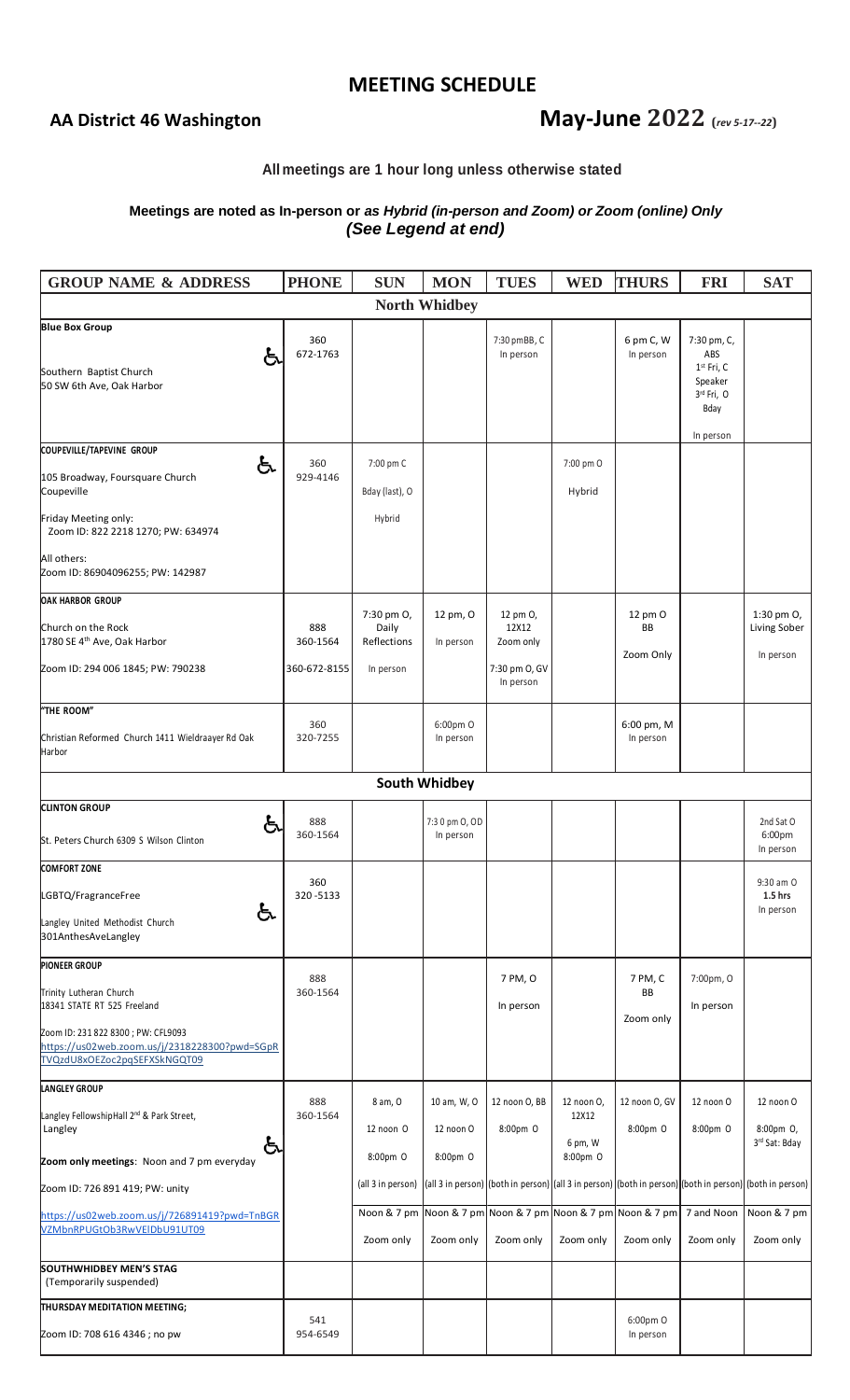| <b>GROUP NAME &amp; ADDRESS</b>                                                                                                                                                                                    | <b>PHONE</b>                       | <b>SUN</b>                            | <b>MON</b>                              | <b>TUES</b>                                            | <b>WED</b>                                            | <b>THURS</b>                                                                                                                                        | <b>FRI</b>                                             | <b>SAT</b>                                                                   |  |
|--------------------------------------------------------------------------------------------------------------------------------------------------------------------------------------------------------------------|------------------------------------|---------------------------------------|-----------------------------------------|--------------------------------------------------------|-------------------------------------------------------|-----------------------------------------------------------------------------------------------------------------------------------------------------|--------------------------------------------------------|------------------------------------------------------------------------------|--|
| <b>Fidalgo Island</b>                                                                                                                                                                                              |                                    |                                       |                                         |                                                        |                                                       |                                                                                                                                                     |                                                        |                                                                              |  |
| <b>ANACORTES GROUP</b><br>දු<br>Cafeteria At Dakota Creek Shipyard301 Q St<br>Anacortes                                                                                                                            | 888<br>360-1564                    | $9:00am -$<br>10:30 am O<br>In person |                                         |                                                        |                                                       |                                                                                                                                                     |                                                        |                                                                              |  |
| RISE-N-SHINE GROUP<br>Zoom ID: 491 729 4771 ; PW: 325551<br>https://us02web.zoom.us/j/4917294771?pwd=Zm00<br>RzZTcDRIMnNEclVpT1Y5eFZEdz09                                                                          | 360<br>708-7108                    |                                       | 6:30am<br>O<br>Zoom only                | 6:30am<br>O, BB<br>Zoom only                           | 6:30am<br>0<br>Zoom only                              | 6:30am<br>0, 12X12<br>Zoom only                                                                                                                     | 6:30am<br>O<br>Zoom only                               |                                                                              |  |
| <b>FIDALGO GROUP</b><br>Salvation Army Building<br>30Th and R Ave, Anacortes<br>දු<br>Zoom ID: 618 422 0083 ; PW: Fidalgo<br>https://us02web.zoom.us/j/6184220083?pwd=bGkv<br>OWMyMWhSUFBsNUtCcFI1TE95Zz09         | 888<br>360-1564                    | 6:00pm O<br>Hybrid                    | 12:00pm O<br>7:00pm O<br>Both In person | 12:00pm, O<br>In person<br>7:00pm C, Lit<br>Hybrid     | 10:00 am C,W<br>12:00pm O<br>7pm C, W<br>All 3 Hybrid | 12:00 pm, O, GV<br>In person<br><br>5:30pm C, W<br>Zoom only<br>------------<br>7:00 pm O,<br>2 <sup>nd</sup> Thurs:<br>Speaker<br>Last Thurs: Bday | 12:00 pm, O<br>In person<br>5:30 pm,<br>C, M<br>Hybrid | 6:00pm O, NC<br>In person                                                    |  |
| NORTH OF 12TH<br>2117 O Ave Anacortes                                                                                                                                                                              | 360<br>298-4752                    | 7:00pm O,BB<br>In person              |                                         |                                                        | 7:00pm O,<br>12 and 12                                | Hybrid                                                                                                                                              |                                                        |                                                                              |  |
| <b>SATURDAY MORNING SOBRIETY</b><br>දැ<br>Temporarily closed<br>THE WAY OUT (Fireside)<br>දැ<br><b>Washington Park, Anacortes</b>                                                                                  | 360<br>770-5635<br>360<br>421-3916 |                                       |                                         |                                                        | In person                                             |                                                                                                                                                     | 7:00 pm O<br>(Fellowship 6:30)<br>In person            | 8:00am O<br>In person                                                        |  |
|                                                                                                                                                                                                                    |                                    |                                       | Lopez Island                            |                                                        |                                                       |                                                                                                                                                     |                                                        |                                                                              |  |
| <b>LOPEZ ISLAND GROUP</b><br>Lopez Island Family Resource Center<br>23 Pear Tree Lane<br>Zoom ID Monday: 836 4761 6623<br>Zoom ID Wed: 860 1250 2393<br>Zoom ID Sat: 870 1663 1541                                 | 360<br>770-2524                    |                                       | 7:00 pm O,BB<br>Zoom only               |                                                        | 5:30 pm<br>C,W<br>Zoom only                           |                                                                                                                                                     |                                                        | 12:00 pm,<br>Hybrid                                                          |  |
|                                                                                                                                                                                                                    |                                    |                                       | <b>Orcas Island</b>                     |                                                        |                                                       |                                                                                                                                                     |                                                        |                                                                              |  |
| <b>EASTSOUND GROUP</b><br>Episcopal Church (Benson Hall)<br>242 Main St Eastsound, Orcas Island<br>Zoom ID: 908 478 2004<br>https://us02web.zoom.us/j/9084782004<br>* Wed 7am Mtg @ Community Church Family Center | 360<br>376-4522                    | 5:30pmO,<br>Zoom only                 | 5:30pm<br>Zoom only                     | 7am O<br>5:30pm, C, W<br>7:00pm C,M<br>All 3 Zoom only | 7am, 0 *<br>In person<br>5:30 pm, Lit<br>Zoom only    |                                                                                                                                                     | 5:30 pm, 0<br>ABS<br>Last Fri: BDay<br>Zoom only       | 8:00am, O<br>5:30pm O<br>Speaker Tape<br>1st: Live Speaker<br>Both Zoom only |  |
| Fellowship of the Spirit<br>දු<br>1841 Crow Valley Road,<br>Orcas Island                                                                                                                                           | 360-472-9505                       |                                       | 5:30 pm, C<br>In person                 |                                                        |                                                       | 5:30 pm, O<br>BB<br>In person                                                                                                                       |                                                        |                                                                              |  |
| San Juan Island                                                                                                                                                                                                    |                                    |                                       |                                         |                                                        |                                                       |                                                                                                                                                     |                                                        |                                                                              |  |
| <b>FRIDAY NIGHT OLD GROUP</b><br>දැ<br>St. David Episcopal Church Basement<br>780 Park Street, Friday Harbor                                                                                                       | 360-317-<br>3832                   |                                       |                                         |                                                        |                                                       |                                                                                                                                                     | 7:00pm O<br>$1.5$ hrs<br>In person                     |                                                                              |  |
| SATURDAY MORNING REFLECTION STUDY<br>Above McMillins's Dining Room (upstairs)<br>Roche Harbor Resort, San Juan Island                                                                                              | 360-317-<br>3832                   |                                       |                                         |                                                        |                                                       |                                                                                                                                                     |                                                        | 8:00am C<br>In person                                                        |  |
| <b>SUNDAY NOON FIRST STEP</b><br>San Juan Island Library<br>1010 Guard St Friday Harbor<br><b>GoToMeeting</b><br>https://global.gotomeeting.com/join/770961749                                                     | 360-317-<br>3832                   | 12:00 pm<br>O,1st step<br>Hybrid      |                                         |                                                        |                                                       |                                                                                                                                                     |                                                        |                                                                              |  |
| SHIVERING DENIZENS BIG BOOK STUDY GROUP<br>395 Spring Street, Friday Harbor<br><b>MONDAY NOON LITERATURE STUDY</b><br>425 Price St, Friday Harbor<br>425 Price St, Friday Harbor                                   | 360-317-<br>3832                   | 4:30 pm O,<br>ВB<br>In person         | 12:00 pm O<br>In person                 |                                                        |                                                       |                                                                                                                                                     |                                                        |                                                                              |  |